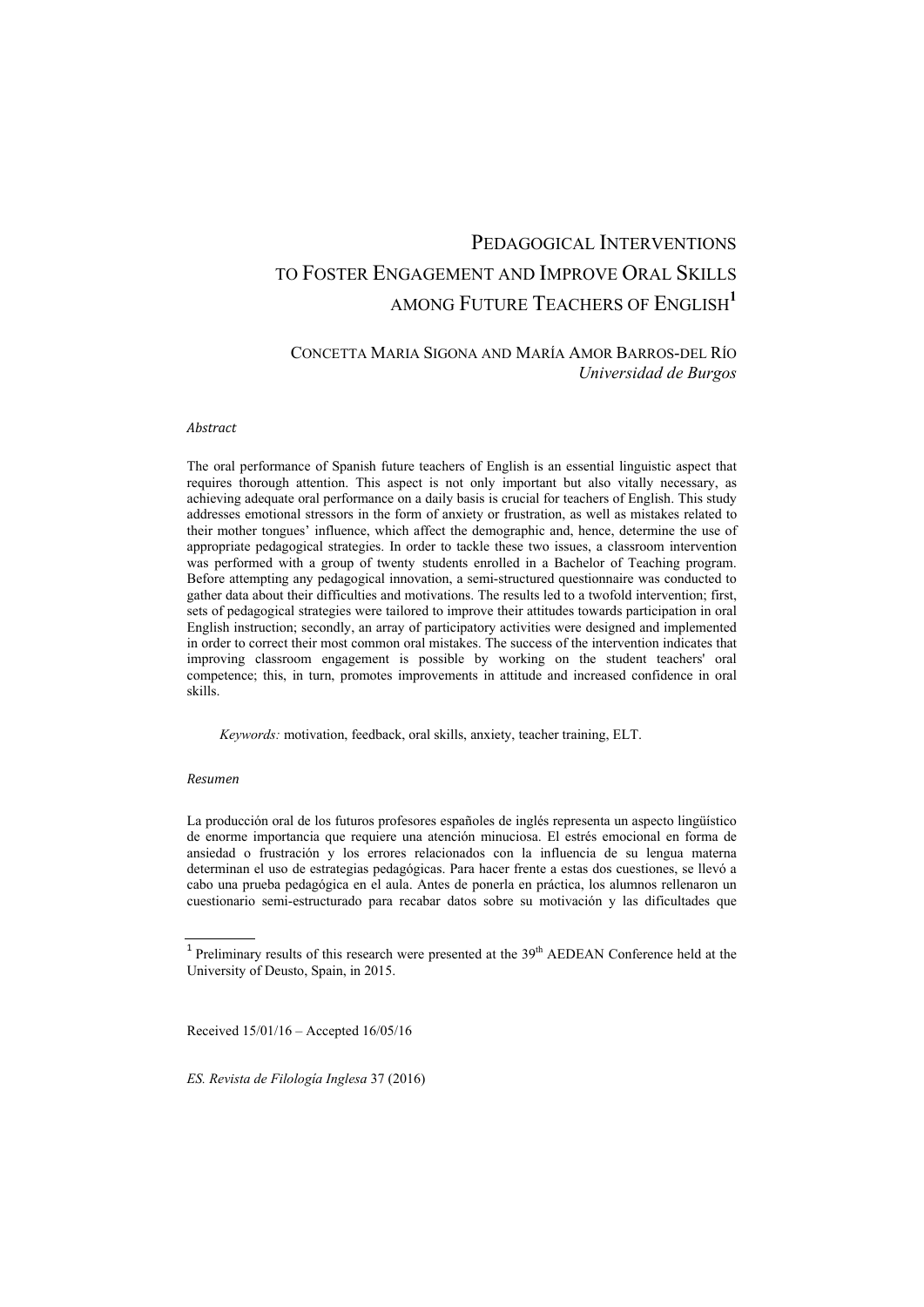encontraban. Los resultados obtenidos dieron lugar a un trabajo doble. En primer lugar, se confeccionaron un conjunto de estrategias pedagógicas para mejorar sus actitudes. En segundo lugar, se diseñaron y se pusieron en práctica una serie de actividades participativas con el fin de corregir sus errores orales más comunes. Tras la realización de las pruebas, los resultados positivos indicaron que una mayor participación del alumnado, así como el trabajo en la competencia oral de los estudiantes, son claves para fomentar una actitud más segura y correcta en el ejercicio de las habilidades orales.

*Palabras clave:* motivación, retroalimentación, habilidades orales, ansiedad, formación del profesorado, ELT.

#### **1. INTRODUCTION**

English has become an international language. In an era of globalisation, English is used as a common means of communication thanks to its use as a *lingua franca* in many places around the world (Crystal 2012; Phillipson 1992). Naturally, this global phenomenon affects the training that future teachers of English should receive since, no matter what level they will be teaching at, they will primarily be using their oral skills for communication purposes. Therefore, their oral performance is an essential linguistic characteristic that requires thorough attention at higher education levels, especially in their education as teachers-to-be (Chen 2008). In addition to this, as non-native speakers, it is important that prospective teachers of English know how to use the language in social interactions in order to transmit an appropriate use of language to their future students (Echevarría Castillo 2009). Thus, two different but interrelated aspects must be considered in regard to oral performance and training: students' engagement and accuracy. The combination of these two elements may improve the quality of English Language Teaching (ELT) training. In order to achieve a comprehensive approach to these two issues, a classroom intervention was designed combining motivation enhancement and oral performance improvement. Although this intervention was limited in time and number of participants, the structured procedures and pedagogical implications used here may help to orientate and advance further interventions. Moreover, the positive results obtained elucidate possible future actions in this same direction.

#### **2. LITERATURE REVIEW**

The oral performance of future Spanish teachers of English is an essential linguistic facet that requires attention. This aspect is not only important but also vitally necessary, as achieving adequate oral performance on a daily basis is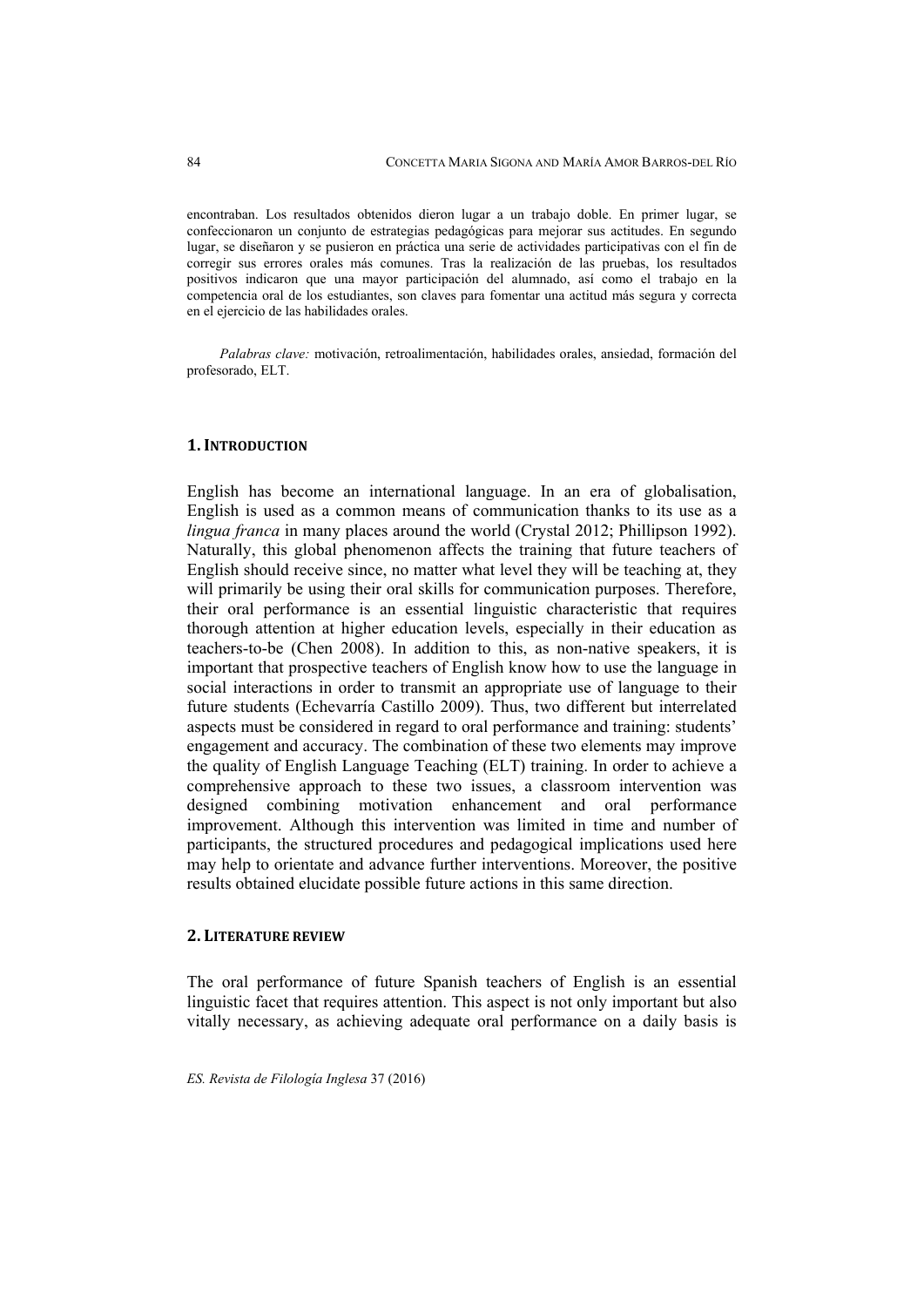essential for teachers of English. However, it has been reported that most students demonstrate a lack of confidence and motivation when communicating in English, something that makes them shy away from classroom participation (Park and Lee 2005). Moreover, several authors have noted that emotional stress in the form of anxiety or frustration is a common feeling amongst Spanish future teachers of English. In addition, there is evidence of a close relationship between anxiety and oral performance among them (Rubio 2004; Arnáiz and Pérez-Luzardo 2014; Horwitz *et al*. 1986). According to research developed by these scholars, speaking skills are the students' primary source of anxiety. To counterbalance the negative effects of anxiety, motivation has been reported as a useful and positive element in foreign language learning (Gardner *et al*. 1992). Motivation has traditionally been related with desire and favourable attitudes towards learning a language (Gardner 1985). In fact, it is a construct that comprises cognitive, affective, and behavioural characteristics (Gardner 2007). Although Gardner's team developed the Attitude/Motivation Test Battery (AMTB) to measure motivation, this model has some deficiencies in testing foreign language learners' contexts (Dörnyei 1994). Other authors such as Rodríguez and Abreu (2003) have defended the stability of general foreign language classroom anxiety. However, there is a consensus of opinion that the implementation of motivational strategies may contribute to lessen the effects of anxiety in the learning of a foreign language and to the increase of students' self-esteem at the same time (Rodríguez and Abreu 2003; Rubio 2007). Some studies indicate that motivation may be enhanced by an adequate learning environment, including the instructor's performance (Noels *et al*. 1999) as much as the nature of the activities performed (Kim 2009; Young 1991). What is more, Gardner (2007: 14-15) defends the implementation of motivational strategies in the student's educational context, that is to say in "the immediate classroom situation," as these sorts of interventions, he argues, can play a role "in the individual's level of integrativeness." In sum, there is reasonable evidence that immediate intervention in ordinary learning environments may contribute to increases in motivation and decreases in anxiety. In light of this, and considering the ever-increasing importance of English as a means for communication internationally, instructors should be highly concerned with their students' expressive abilities in English.

In terms of accuracy and oral skills, some of the most common sources of anxiety in conversation classes include having to improvise speech, perform publicly in front of others, the fear of negative evaluation (Kim 2009), and communicating with a native speaker (Çagatay 2015). It has also been reported that students tend to make common mistakes that are intimately related to influence often coming from their mother tongues (Cenoz 2000). This fact would determine the use of strategies based on congruence (the discovery of similar structures and elements between two languages), correspondence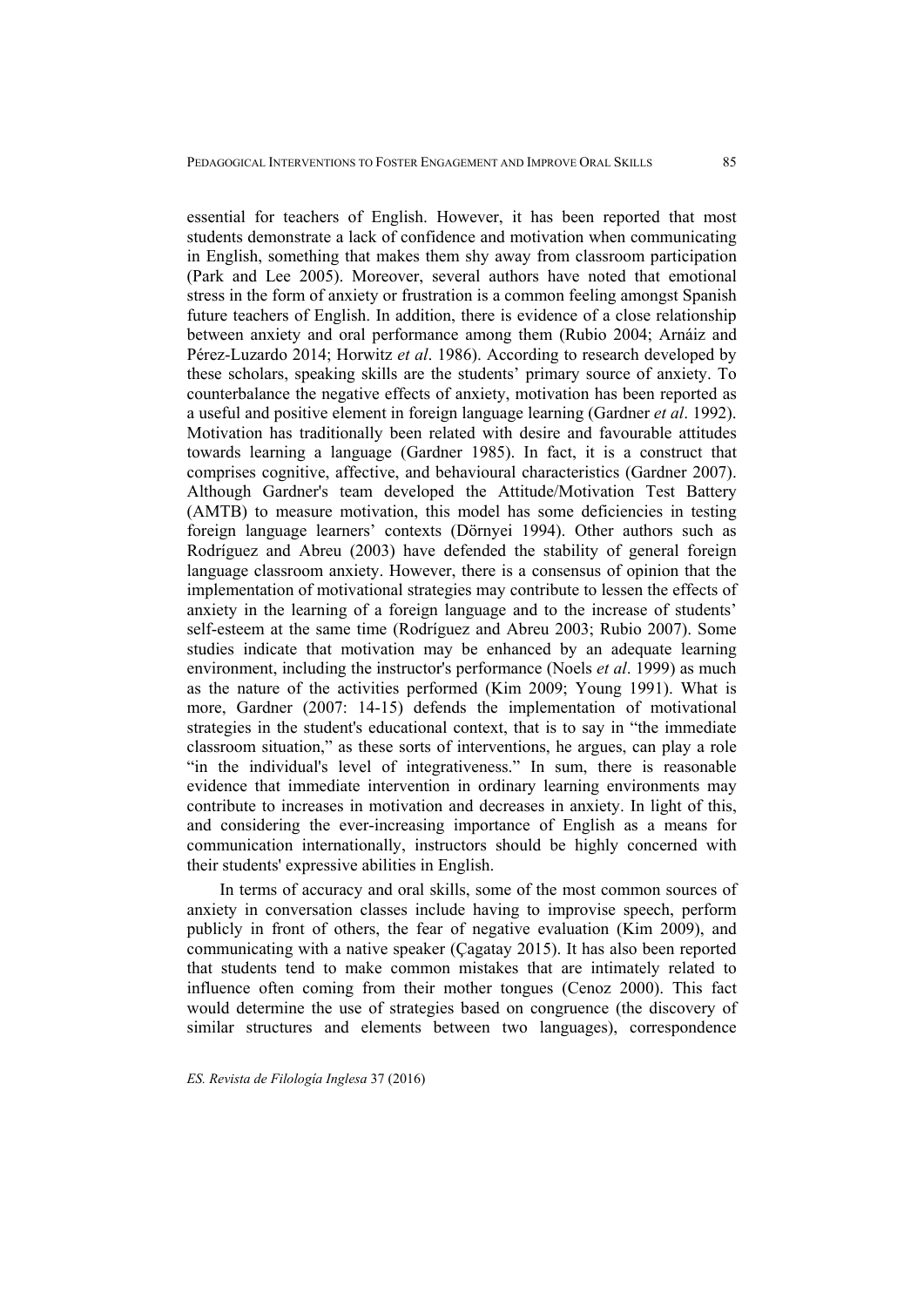(relationships between forms and rules of the first language and the foreign language), and difference (attention to structures and elements alien to the mother tongue) (De Benedetti 2006). To develop these skills, pedagogical theory feedback may be an adequate instrument as it provides support to learners and fosters their motivation to continue learning (Ellis 2010). In particular, corrective feedback improves accuracy in the short and long term (Storch and Wigglesworth 2010; Wigglesworth and Storch 2012) and has been shown to be highly effective at helping students become aware of their learning process (Qi and Lapkin 2001).

While motivation and oral performance enhancement have been widely studied separately, there is a need to explore pedagogical possibilities and implications that combine these two aspects, particularly for the training of future teachers of English.

### **3. PURPOSE**

In light of the aforementioned considerations, this article explains a one-semester intervention with a group of twenty students enrolled in the first year of the Bachelor of Teaching programme at the University of Burgos. The course "English Language I" was prerequisite to attain the English Professional Skills Diploma, which would enable them to become English teachers. Although the initial required level was B-2 according to the Common European Framework of Reference for Languages, not all of them were confident and fluent enough in the second language to continue onwards. In order to tackle these two major problems, (1) anxiety and (2) their lack of motivation and accuracy, a comprehensive classroom intervention was performed.

#### **4. METHODOLOGY**

The classroom intervention was organised into four major steps, each one having its own instruments. First, it focused on detection of the students' fears and uncertainties. For data collection, an initial semi-structured questionnaire was designed and carried out on the first day. Second, in light of the results extracted, a motivation enhancement phase took place. Third, an activities implementation phase was performed. Finally, a final questionnaire was distributed in order to evaluate whether the measures taken had contributed to an improvement in class oral performance and in motivation. The particular design and implementation of each phase is detailed as follows: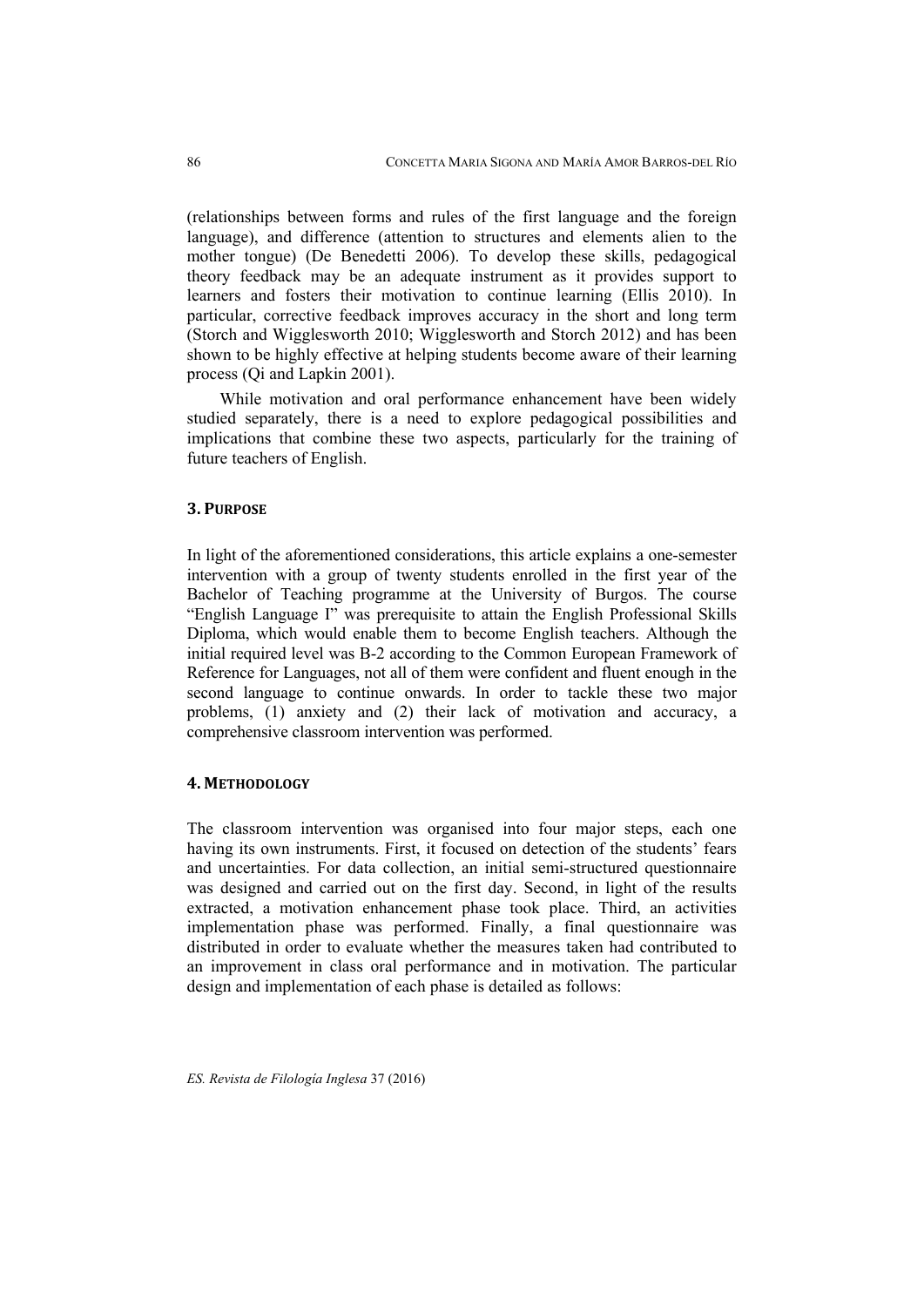#### **4.1 Initial semi‐structured questionnaire**

A semi-structured questionnaire was designed in order to examine the students' perceptions of their motivation and performance in oral English (Appendix I). The three topics selected were anxiety levels, motivation, and difficulties in speaking. This preliminary survey was conducted during the first week of the semester and the information gathered was essential in the further design and implementation of subsequent pedagogical steps.

In general, the students' answers indicated that some of them usually feel nervous because they were afraid that people would make fun of them, others expressed worry about their accent, and others were unaccustomed to speaking in public. Regarding motivation, their answers showed that they felt the most comfortable when participating in an activity they enjoyed, such as a role-play situation or group debate with three to four participants. Finally, they admitted that their difficulties with speaking activities were due to shyness, lack of vocabulary, and insecurity about English grammar. For instance, to question 4 "*When your teacher asks you to perform an oral activity, how do you feel?*" one student answered: "When I talk (speak) in front of the class I feel judged by my teacher and classmates." Another student wrote: "I am not used to speak(ing) in public and I am terrified."

In terms of fluency and accuracy, the students indicated that they were able to use the English language as a tool for work. They were able to communicate in English about ordinary topics and could apply their linguistic knowledge to educational contexts. Moreover, they affirmed that they could understand ideas, conversations, and texts in English, provided they were within their field of expertise. However, they were unable to interact with native speakers with fluency and spontaneity because of their fear of making mistakes. They could produce clear and detailed texts on various topics but encountered difficulties when they had to defend and discuss them in public. In particular, for question 3, "*Among the production skills you prefer*" (Appendix I), ten students ticked speaking as the most difficult skill to develop. Among other reasons they noted: "It is difficult to think in another language" and "For me it is very difficult to find the right words to express my opinion." Then, when asked to choose a preferred skill, sixteen students chose speaking. Some of their reasons were: "I like communicating with people from other countries," "I prefer speaking because it is easier than writing," and "it is a challenge for me to reach the accurate intonation and the correct pronunciation just to make English people understand me."

With all the information gathered, the instructors proceeded to implement the following steps of the intervention.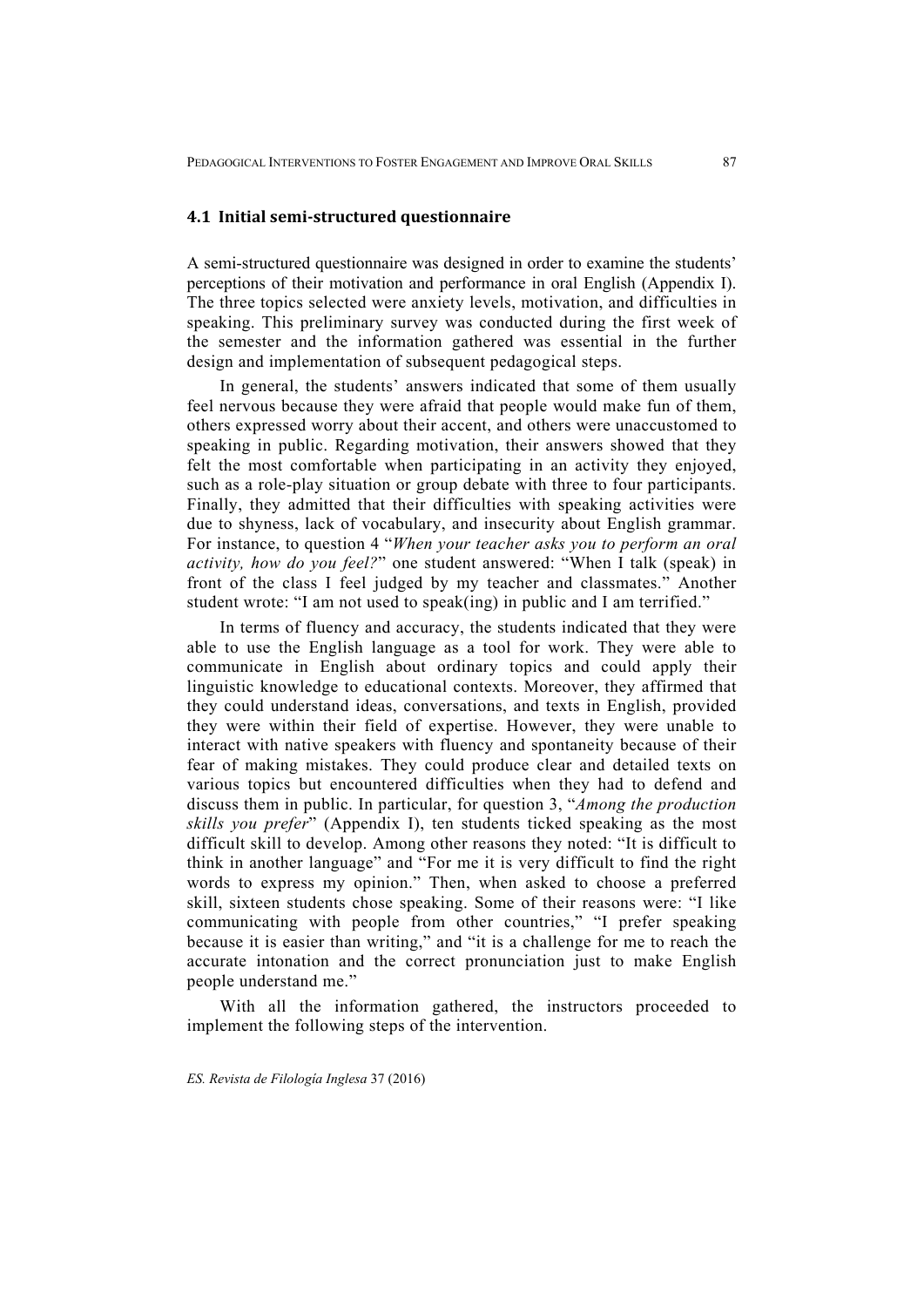### **4.2 Motivation enhancement phase**

In order to lessen anxiety and enhance motivation among the students, our intervention focused on increasing group integration to facilitate the students' oral performance. Due to time restrictions, action focused on external motivators. Sets of pedagogical strategies were tailored to improve their attitudes and motivation for participation in oral English instruction. Two aspects were selected. First, the setting was analysed and changed into a more friendly, relaxing, and motivating environment. It is well worth noting that the average university classroom still consists of rigid walls, parallel lines of desks, and chairs facing a stage at the front where the teacher is expected to give a lecture, as well as a fixed blackboard and audio-visual devices as teaching tools. Unfortunately, these physical spaces do not favour movement, dialogue, or democracy. On the contrary, they align with the "banking concept of education" (Freire 1970) that has been repeatedly criticised as ineffective, hierarchical, obsolete, and, above all, not motivating (Graman 1988; Shor 1993). In view of the foregoing considerations, finding a suitable space was a priority to enhance extrinsic interest among the future teachers of English. For this purpose, a new classroom space and disposition was required. Second, the trainers' attitudes and performances were reviewed and modified. The combination of these two strategies helped to orientate the course dynamic along a more engaging and participatory praxis.

### **4.3 Activities implementation phase**

At this stage of the intervention, it was necessary to obtain relevant information about the most common mistakes made by the students. To this end, an empty grid was designed. In the classroom, the students were asked to fill it in with the most common errors they could detect. As Appendix II shows, these were collated under three main topics: pronunciation, grammar, and accuracy. More specifically, the information gathered showed that, in terms of pronunciation, the students noted that they tended to omit final consonants. Grammatically speaking, a systematic misuse of irregular verbs in different tenses was highlighted. Also the influence of their mother tongue was perceptible in the omission of the "-s" when using the third person singular of the present simple tense, as well as in the absence of the auxiliary verb when constructing questions and when placing the adjective after the noun. With regards to vocabulary, a list of the most common false friends was made with the students' contribution. Some of the examples included the use of "actually" instead of "nowadays," "argument" instead of "plot," "bland" instead of "soft," and "assist" instead of "attend." As expected, many of these mistakes were due to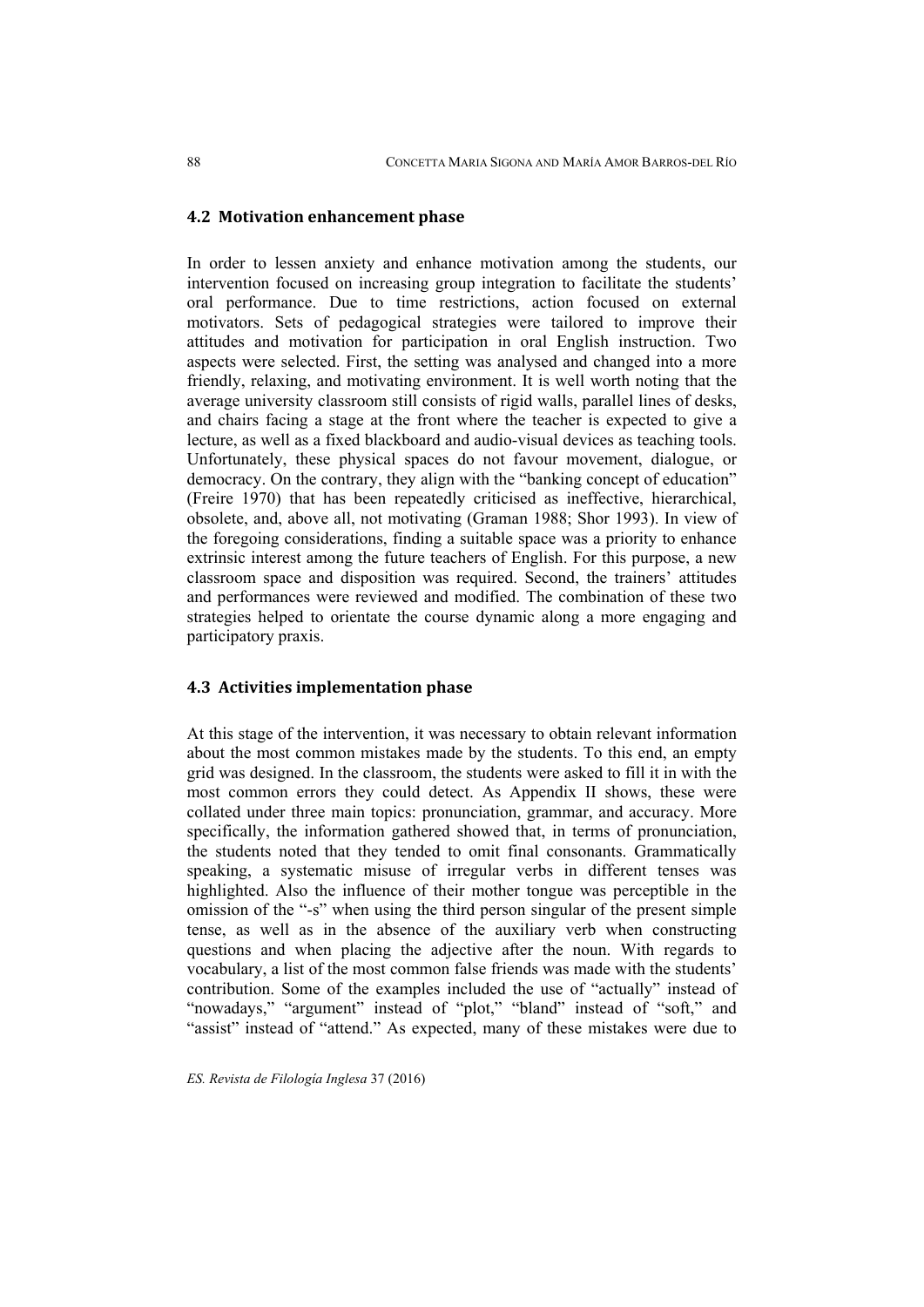influence from their mother tongue. Finally, the list was printed and posted on the classroom wall in order to help the students keep their most common errors in mind, as well as the appropriate words and expressions that could replace them.

Once these mistakes were identified, a battery of oral activities was planned. Among the wide variety of relevant oral activities, debate, role play, and storytelling were selected according to the answers given in the initial questionnaire. Debate is an appropriate developmental activity for improving oral discussion skills. Using this activity, students gain the opportunity to practice their ability to express and defend their ideas in the foreign language. As such, in-classroom debate promotes the expression of personal opinions, during which anxiety takes a secondary place. Role-play is another useful and successful speaking activity. The students have the opportunity to put themselves into somebody else's shoes in credible situations. Role-play is fun and motivating because it uses real world situations. The instructor acts as facilitator and their role becomes a secondary one as well. Finally, storytelling is also a very useful activity to improve oral skills because students, after having read or listened to a story, are asked to recreate and retell the story so that they have the opportunity to develop their language complexity with a focus on doing so accurately and fluently. Moreover, by practicing the different verbal tenses used in storytelling, they also develop the ability to use these important narrative structures with increased fluidity.

Once this phase was concluded, the most common and frequent mistakes needed to be analysed (see Appendix II) so that specific feedback tasks could be accordingly tailored to monitor the outcomes. For this purpose, the students' performances were recorded with their consent in order to better analyse their speech mistakes. At the end of each production, oral feedback was included. This feedback phase was implemented in two different ways. First, the instructors listened to the recordings and the students were asked to score all the mistakes they noticed. To facilitate this task and ensure participation, the recordings were heard twice and then the students were asked to double-check their findings. In this sort of activity, changing partners once or twice proved quite useful as it provided them with an opportunity to exchange their own hypothesis about the correct solution. Furthermore, listening to the recordings helped students to monitor progress and it provided diagnostic information. Once the students became aware of their mistakes, they were in a better position to know what they needed to improve. In the second feedback activity, the most significant errors were collected and then handed out to the students. They were then asked to work in pairs to find the errors. These feedback activities helped them to identify errors quickly and more easily.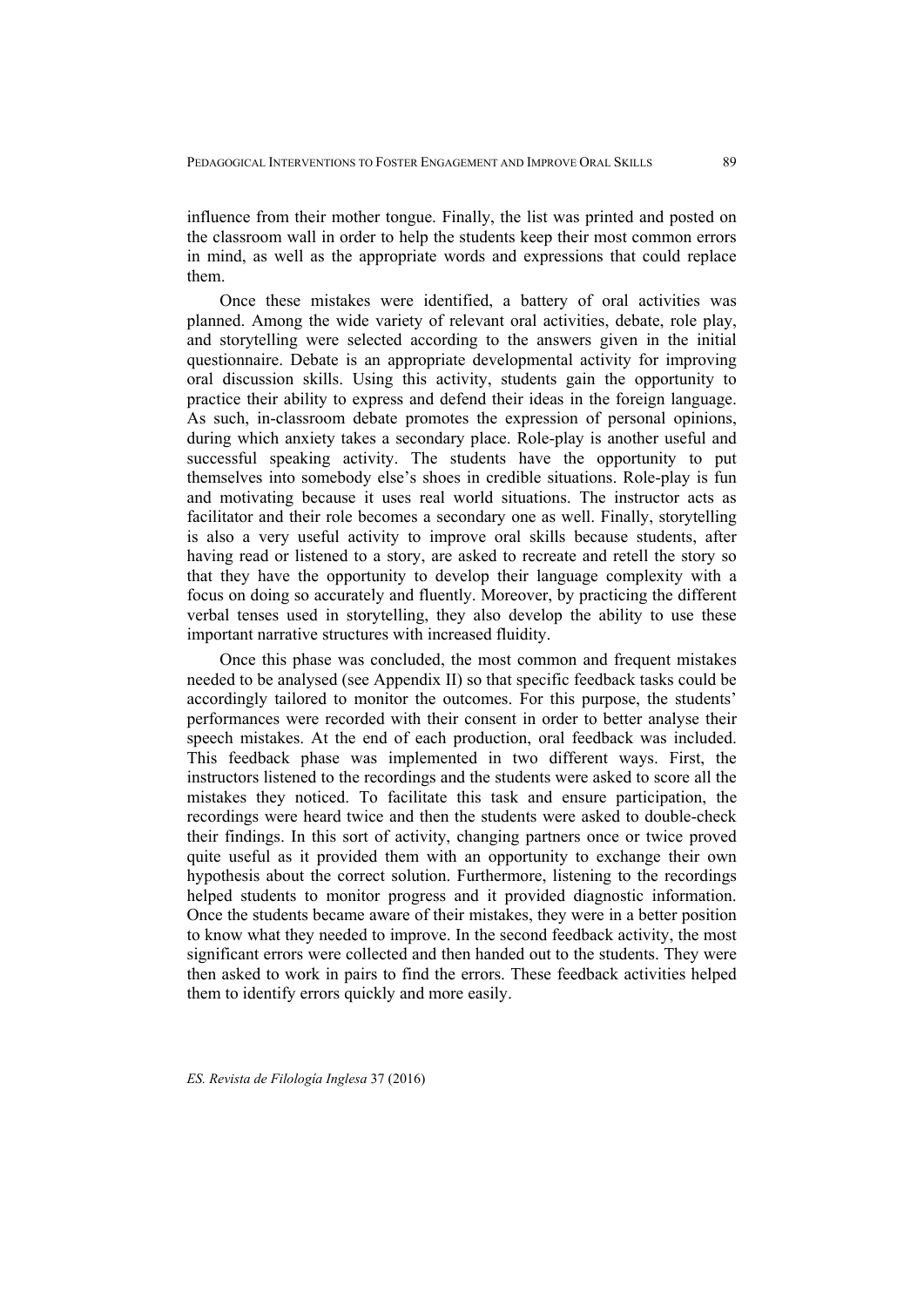After the feedback stage, some reinforcement activities were devised. These included reconstruction of conversation, listening with a quiz, and drawing a story, amongst others (Humphris, Micarelli and Catizone 1998). Reconstruction of conversation is a controlled speaking activity that focuses attention on a particular linguistic form. The aim of this type of activity is to invite students to reconstruct a very short dialogue or a sentence. They are asked to formulate a hypothesis about what the speaker(s) wanted to express and to interchange cognitive and linguistic knowledge. Generally, this activity is designed on an individual basis and focuses on particular mistakes. Its purpose is to help students reflect on the structures of the target language. On the other hand, listening with a quiz contributes to the development of oral skills and grammar accuracy in a context of reduced anxiety through the use of a gamelike competition. Here the class was divided into two groups. The students repeatedly listened to a spontaneous conversation four or five times and then the groups formulated questions about what they had just heard. The opposing team was invited to correct the questions before answering. Peer correction takes place throughout the game. Finally, drawing a story consists in telling the students a story while they are asked to draw an event or passage from the story. Only drawing is permitted and written words are not allowed. At the end of the storytelling exercise, the students work in pairs to reconstruct the story orally, following only the drawings.

In sum, this phase combined feedback and reinforcement activities with alternating obvious and subliminal correction of oral performances. As a plus, variation of individual, pair, and group methodologies enhanced peer interaction and correction in a very natural way.

### **4.4 Final semi‐structured questionnaire**

Once the activities implementation phase was completed, a final semi-structured questionnaire was distributed to elicit the results of the interventions (Appendix III). This phase is important in assessing our progress towards meeting the initial objectives that had been set.

### **5. RESULTS AND DISCUSSION**

In order to improve student motivation and oral competence in English, appropriate action was taken in two steps, consisting of a motivation enhancement phase and an activities implementation phase respectively. The results of these two phases are presented below.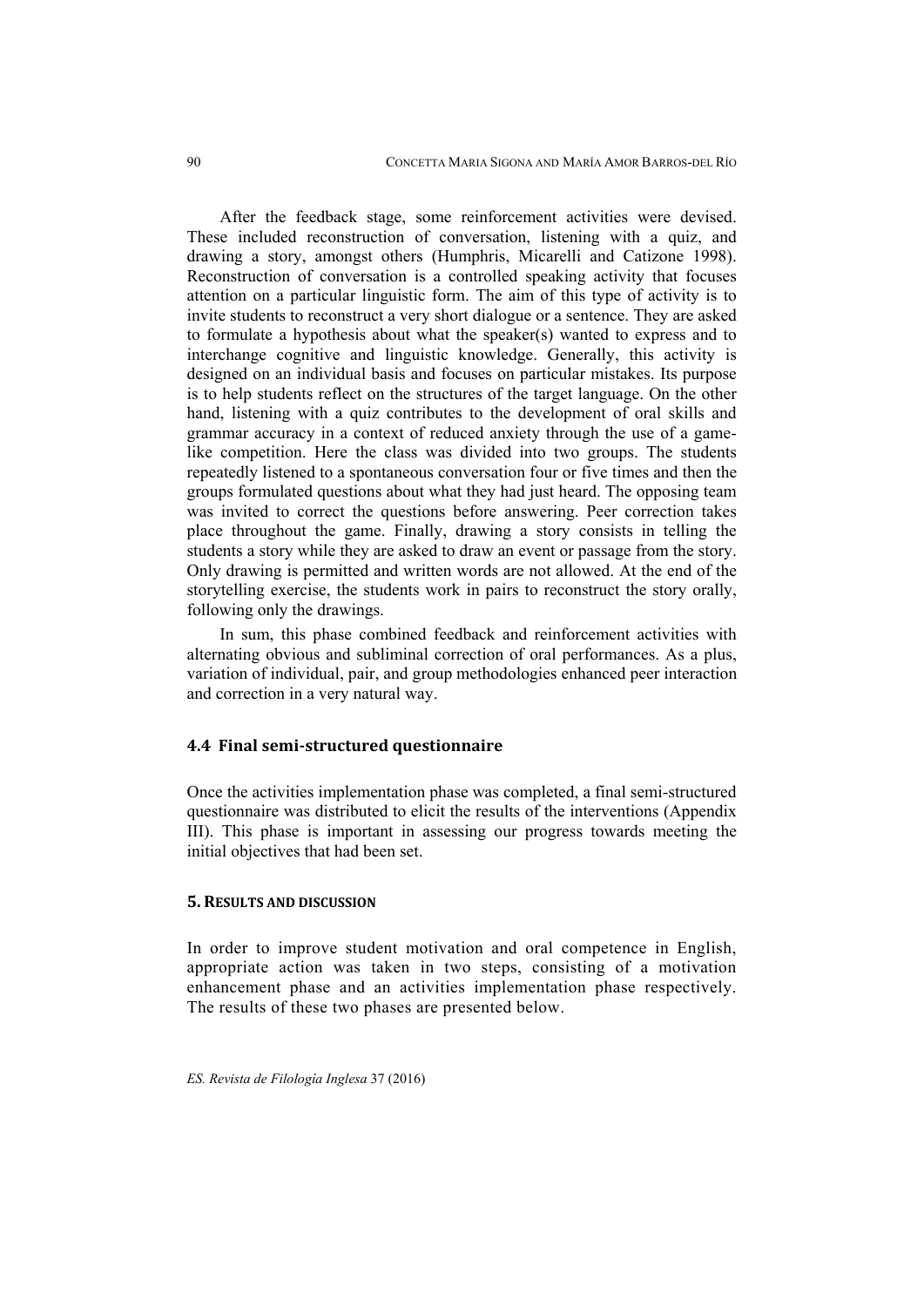Regarding the strategies implemented for motivational purposes, management arrangements were needed in order to request a new and more flexible space where frequent distribution changes could take place. A department seminar turned out to be the best option. There, a mobile blackboard and folding chairs could be easily sorted according to the requirements of the different activities. Also, the large size of the classroom would allow the development of simultaneous activities, and the absence of a stage was also a plus. Unlike the previous setting, the physical possibilities of this seminar would likely favour collaborative tasks and communicative interaction. It is our belief that a careful choice of classroom setting and atmosphere can have important implications such as improving students' external sources of motivation. Of course, the teacher's attitude and performance during oral instruction is also a relevant source of motivation; friendliness, tone of voice, self-presentation, active participation, and attitudes help to modify the students' degree of anxiety. Thanks to the implementation of these changes, the distance between the instructors and the students was reduced and the frequency of spontaneous interaction on the side of the students grew. The teacher's role focused on encouraging students to express themselves whilst avoiding any authoritarian attitudes. All in all, the designed activities were student-oriented and based on peer interaction, thus emphasising the trainers' role as conductors rather than instructors. In sum, reduces in stress during oral performance were found to be positively correlated with the teacher's adoption of the role of facilitator.

Also, the answers given by the students in the initial questionnaire (Appendix I) orientated the design of the activities. According to their answers, a majority of the students preferred working in pairs. Some of their reasons were "If you have any doubt you can ask your mate intimately" and "you can better understand your mate and if there's something you don't understand you can ask him/her to repeat the word, the sentence, etc." Furthermore, when asked what kind of oral activity they preferred, they all chose 'role-play activity' and 'debate;' nobody chose 'monologue'. Accordingly, the reinforcement activities explained above were designed following these indicators.

After the implementation of the previous phases, the students' perceptions were collected through a final questionnaire (see Appendix III). Their answers indicate that they felt active in their English classroom thanks to a more appropriate context. In particular, the suitability of the classroom was rated 5 by fifteen students and 4 by five students. Also the role of the teacher in the development of the activities was rated 5 by eighteen students and 4 by two students. Additionally feedback tasks, and responses to feedback itself, were perceived as very effective strategies to improve their oral performance. In particular, a vast majority preferred working in groups: ten students preferred working in groups, seven students chose working in pairs, and three students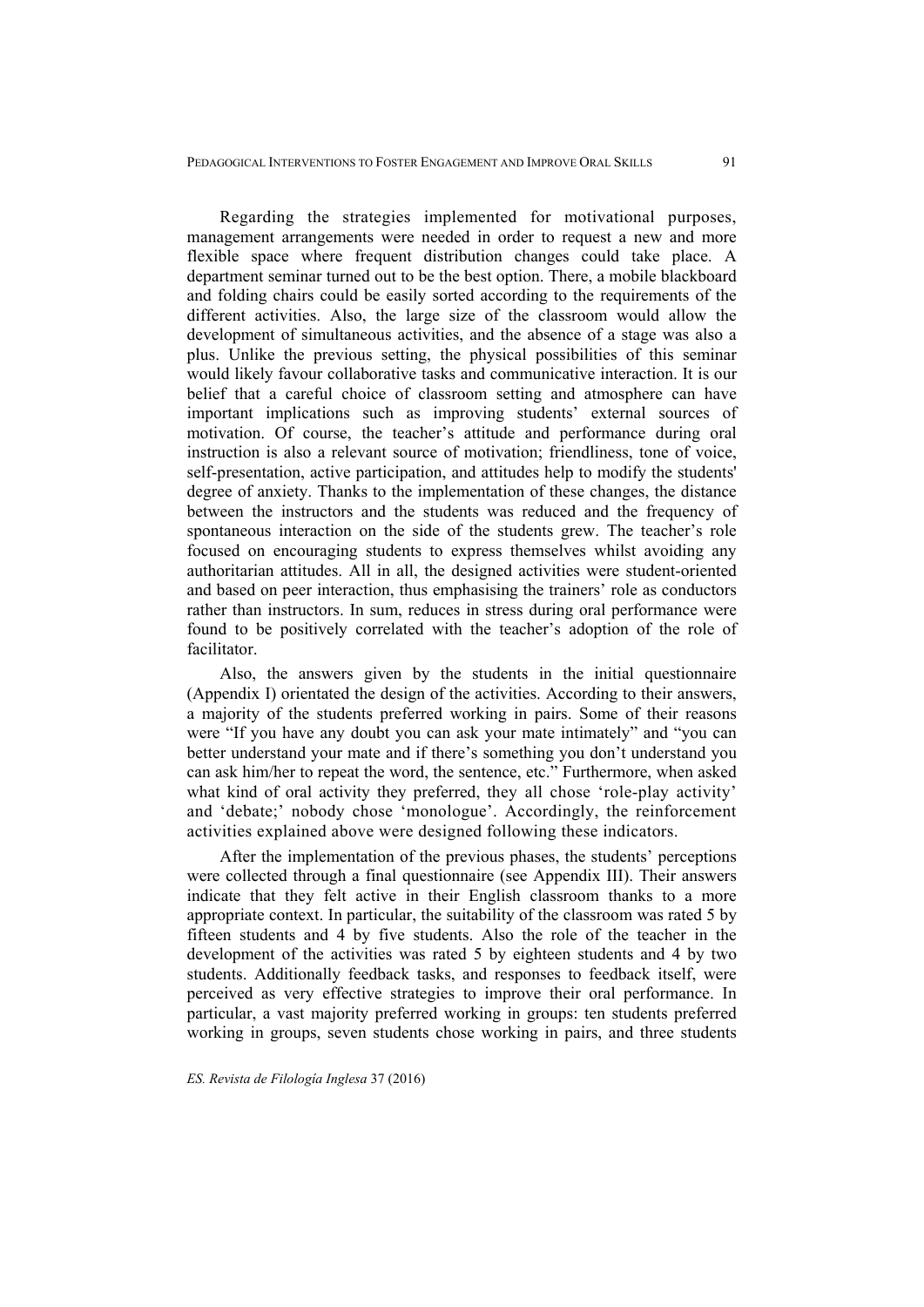preferred working with the rest of the class. All the participants acknowledged the effectiveness of feedback activities and two added a comment: "Feedback helps us to reflect on the structure of the language" and "We are obliged to think and find our mistakes." These answers lead to the conclusion that they had experienced reductions in the fear associated with making mistakes and correcting their peers. Only a few students felt that they had experienced very little to no improvement at all. Also, in relation to reinforcement activities, while some students indicated that they had not been very interesting, others affirmed that they had made them aware of their mistakes and had even helped them predict mistakes. Finally, to the question "*Has your attitude towards speaking in English improved?*," fifteen students answered that they felt more motivated, less anxious, and more self-confident. Five students left it blank.

### **6. CONCLUSIONS**

There is a significant relationship between motivation and oral performance in second language learners. The more motivated students are, the less anxious they become, and the more natural their speech turns out to be. At the same time, their oral performance is frequently littered with mistakes related to the influence of their mother tongue. While these deficiencies have been widely studied separately, there is a need to explore pedagogical possibilities and implications in the combination of these two traits. Thus, the aim of this study was to design and put into practice a pedagogical intervention that would work on motivation, on the one side, and accuracy, on the other, in order to foster engagement and to improve oral skills among a group of future English teachers.

In regard to their motivation and engagement, results indicate that when the instructors step aside and focus is placed on interaction among peers, students' participation and interest increase. For this, an adequate physical space is relevant as it may stimulate a more dynamic interaction. Facilitating reflection through the use of the students' oral performances contributes to a more meaningful and natural interaction among peers. In sum, student-oriented attitudes and activities contribute to a decrease in levels of anxiety. This allows for higher degrees of self-assurance and fosters their engagement with class activities.

In terms of language accuracy, results demonstrate that feedback helps students to reflect on the structure of the target language. Likewise, it obligates them to look for and analyse their mistakes. This intervention demonstrates that it is highly rewarding for students to find their mistakes and succeed in correcting them. Furthermore, during this process they become aware of their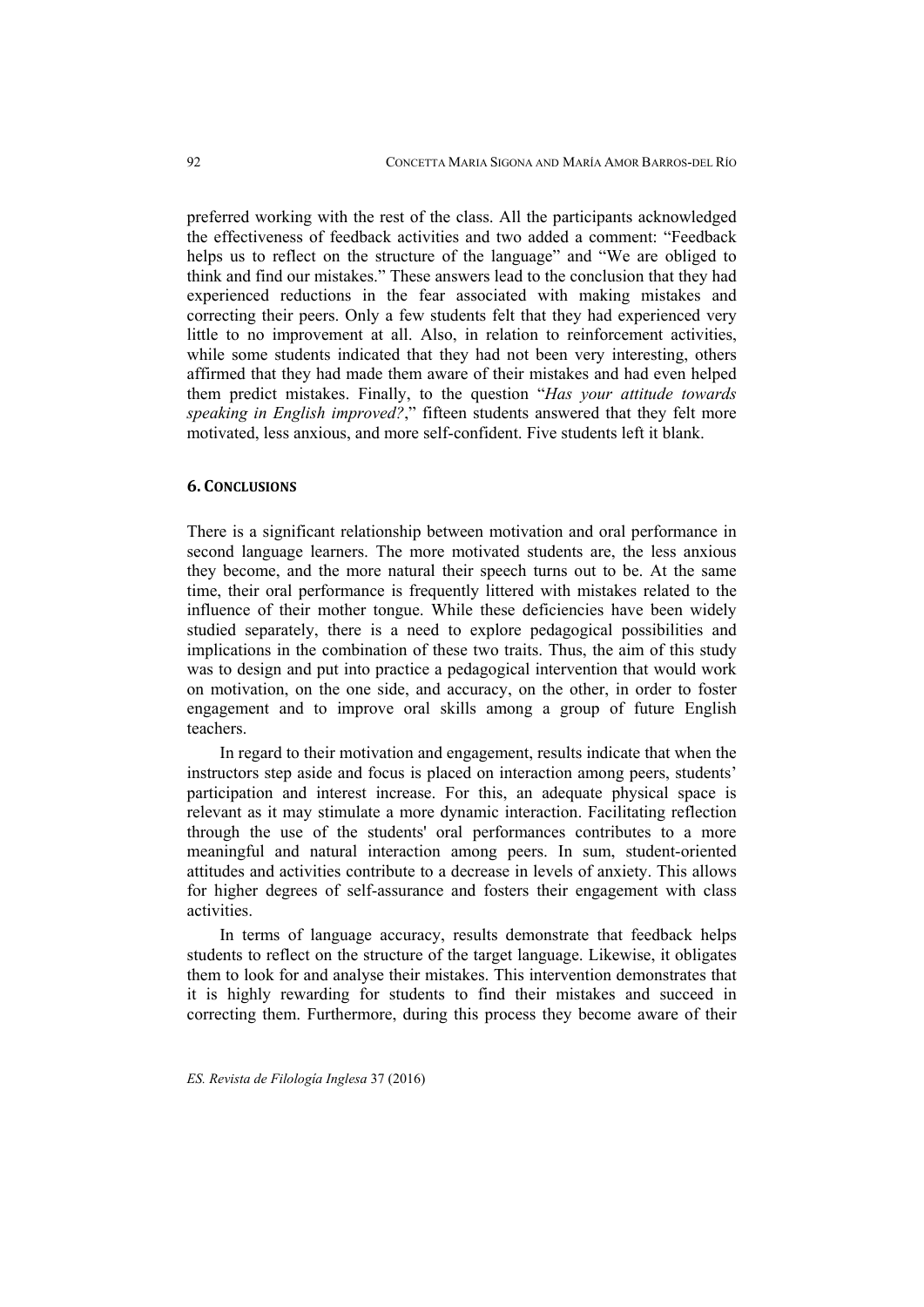mistakes and feel able to predict them. This stage also contributed to selfcorrection thanks to the feedback tasks and the reinforcement activities implemented. Consequently, the students reported increased self-confidence and more motivation. They felt better in their English class and had less fear of making mistakes and being corrected by peers.

Undeniably, this intervention has its limitations. In particular, the sample used was limited to twenty students and cannot, therefore, be regarded as representative of pre-service Spanish ELT students. As such, the inclusion of more and larger groups in similar interventions would be desirable in order to more adequately test the validity of this pilot intervention. Also, the inclusion of groups of students at higher levels of instruction could contribute to a wider range of results and conclusions. Nevertheless, the pedagogical implications of this intervention are quite broad, and may help unearth a path towards the construction of more holistic strategies for the practice of second language teaching. Considerations need to be more wide-ranging; having a favourable educational context is relevant to fostering a natural and participatory oral performance. Integrative interventions that focus on the students' naturalisation of speech are necessary. To that end, the harnessing of elements beyond purely linguistic instruments may be required in order to stimulate real improvements in student participation and accuracy.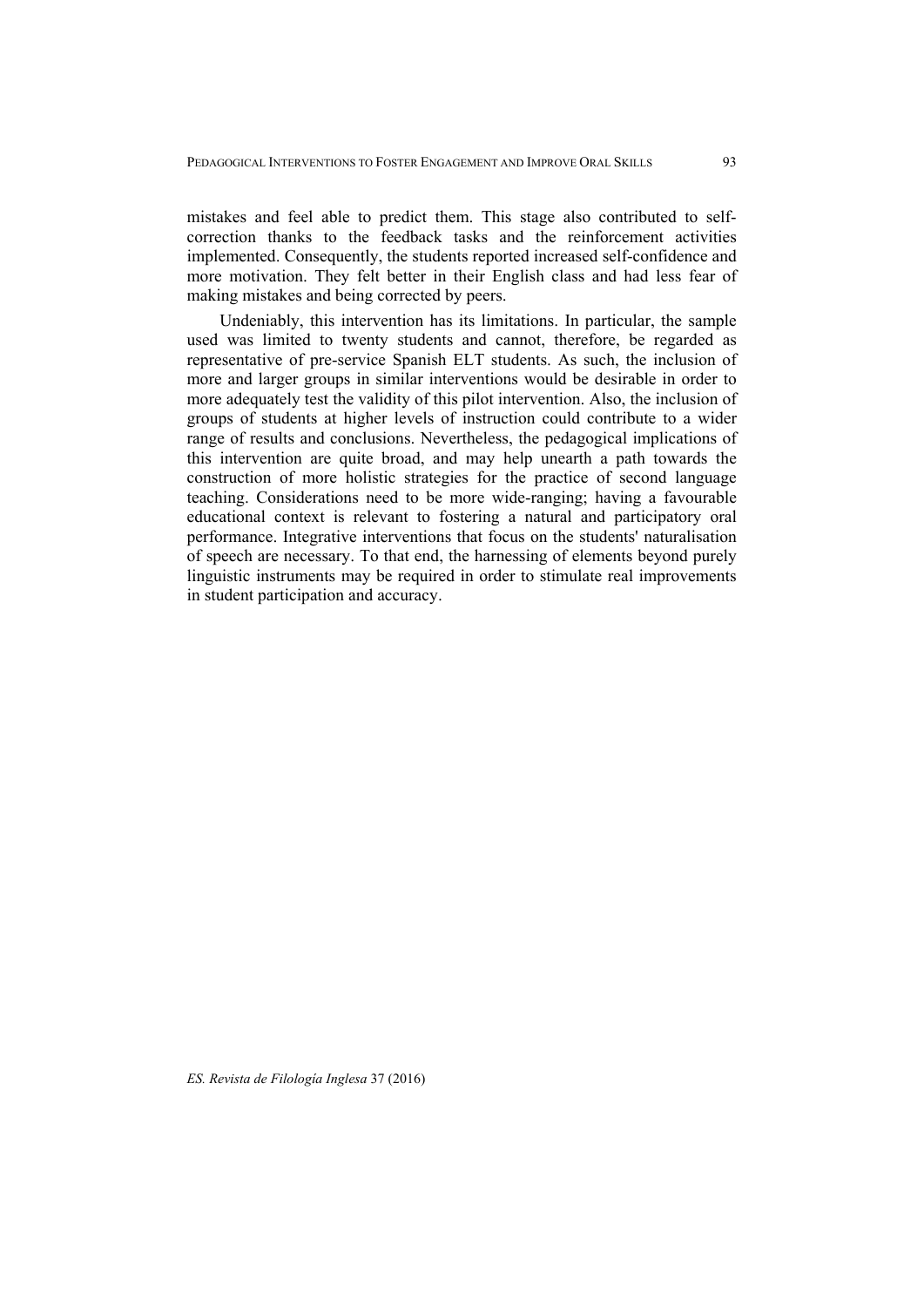### **APPENDICES**

### **Appendix I**

#### **Initial Questionnaire**

**1. Rate 1 to 5 the language skills you feel are most important (1 being the lowest and 5 the highest)**

|                | $\mathbf{2}$ | 3 | 4 | 5 |
|----------------|--------------|---|---|---|
| Listening      |              |   |   |   |
| <b>Reading</b> |              |   |   |   |
| Speaking       |              |   |   |   |
| Writing        |              |   |   |   |

**2. According to your experience as a student, which is the most difficult skill to develop for you?** 

Listening

Speaking

Reading

Writing

**Briefly describe your reasons.**  

#### **3. Among the production skills you prefer:**

Speaking

Writing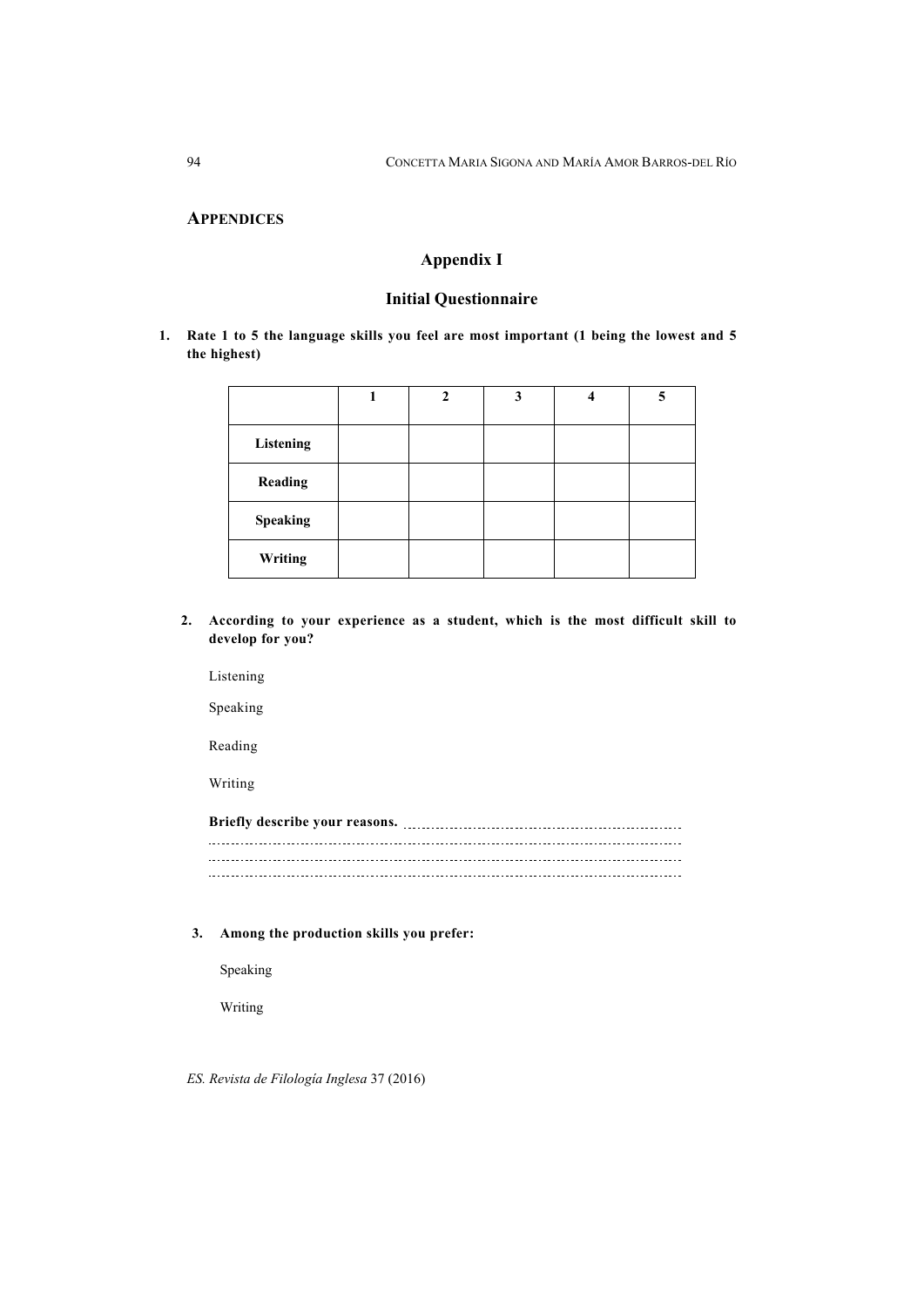| Why? |  |  |
|------|--|--|
|      |  |  |
|      |  |  |
|      |  |  |

**4. When your teacher asks you to perform an oral activity, how do you feel?** 

Relaxed

Tense

It depends on the type of activity

 $\overline{a}$ 

#### **5. During an oral activity, you prefer working**

Alone

In pairs

In group

| Why? |  |  |
|------|--|--|
|      |  |  |
|      |  |  |
|      |  |  |

#### **6. What kind of oral activity do you prefer?**

A monologue in front of the class

A role play with a partner

A debate

#### **7. Explain what are your difficulties in each of the types mentioned in the previous question**

Shyness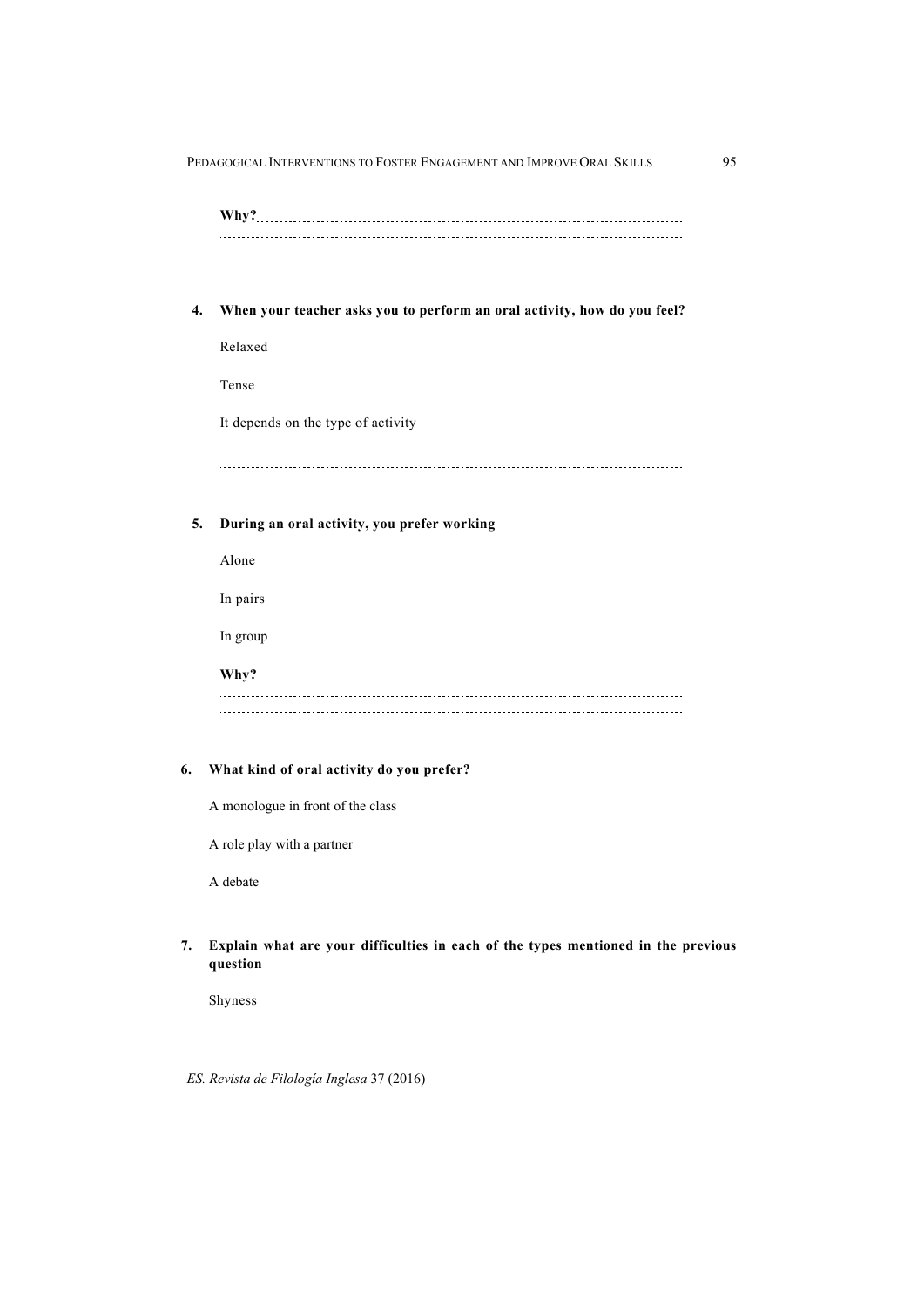Lack of vocabulary Unaccustomed Any other difficulty **Explain.**  

#### **8. Which are your most common oral linguistic errors?**

Phonetics (e.g. *errors of pronunciation*)

Morphology (e.g. *errors in the conjugation of verbs, word formation, the correct use of an article, etc*.)

Morphosyntax (e.g. *errors in the conjugation of verbs, word formation, the correct choice of an adjective, the correct use of an article, etc*.)

Syntax (*e.g. errors in the choice of a proper article, determiner or quantifier to precede a noun or noun phrase, the use of a correct adjective, the choice of the person and tense of the verb, etc*.)

Vocabulary

**Thanks for your help!!!**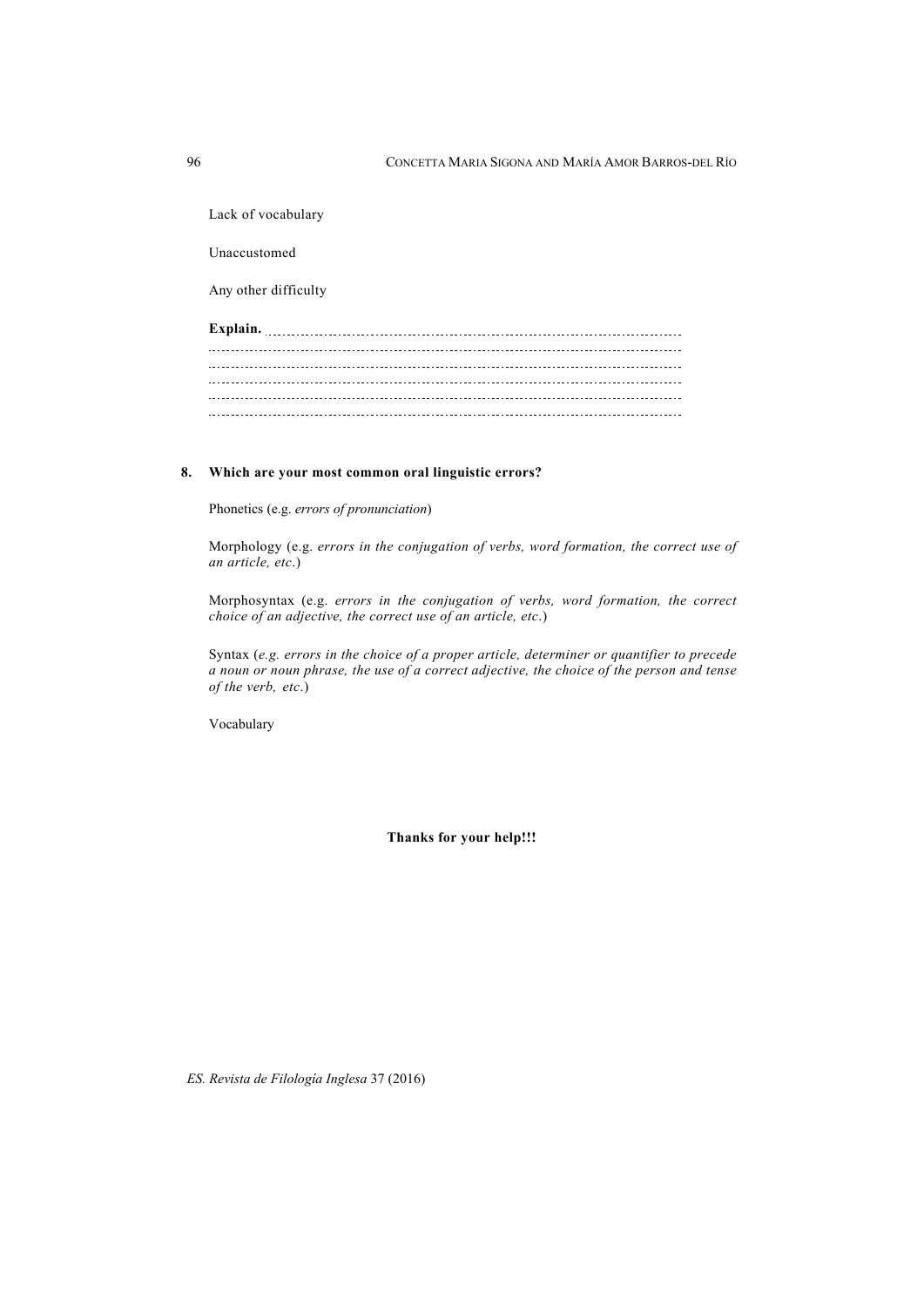## **Appendix II**

| Category                                                                   | Type of error                                                                                                                                                                                                                                                                                                                                                                                                                                                                                                                                      |  |  |  |
|----------------------------------------------------------------------------|----------------------------------------------------------------------------------------------------------------------------------------------------------------------------------------------------------------------------------------------------------------------------------------------------------------------------------------------------------------------------------------------------------------------------------------------------------------------------------------------------------------------------------------------------|--|--|--|
| <b>PRONUNCIATION</b>                                                       | Final consonants are missing<br>Pronouncing the vowel that the spelling suggests<br>The sounds $/d/$ as in had, $/b/$ as in pub<br>Word and sentence stress                                                                                                                                                                                                                                                                                                                                                                                        |  |  |  |
| <b>GRAMMAR</b>                                                             | Verb<br>wrong use of irregular past simple tense and past participle<br>misuse of verb tenses and time<br>omission of s of the 3rd person singular of the present simple<br>omission of auxiliary verb in questions: You went? Look I pretty?<br>Word Order<br>adjective after noun                                                                                                                                                                                                                                                                |  |  |  |
| <b>ACCURACY OF</b><br><b>VOCABULARY</b><br><b>AND</b><br><b>EXPRESSION</b> | False friends<br>actually instead of nowadays<br>argument instead of plot<br>٠<br>bland instead of soft<br><i>assist</i> instead of <i>attend</i><br>disgust instead of desplease<br>embarrassed instead of pregnant<br>exit instead of success<br>library instead of bookshop<br>parents instead of relatives<br>٠<br>to realise instead of to make<br>topic instead of cliché<br>to record instead of to remember<br><i>sensible</i> instead of <i>sensitive</i><br><i>conductor</i> instead of <i>driver</i><br>to contest instead of to answer |  |  |  |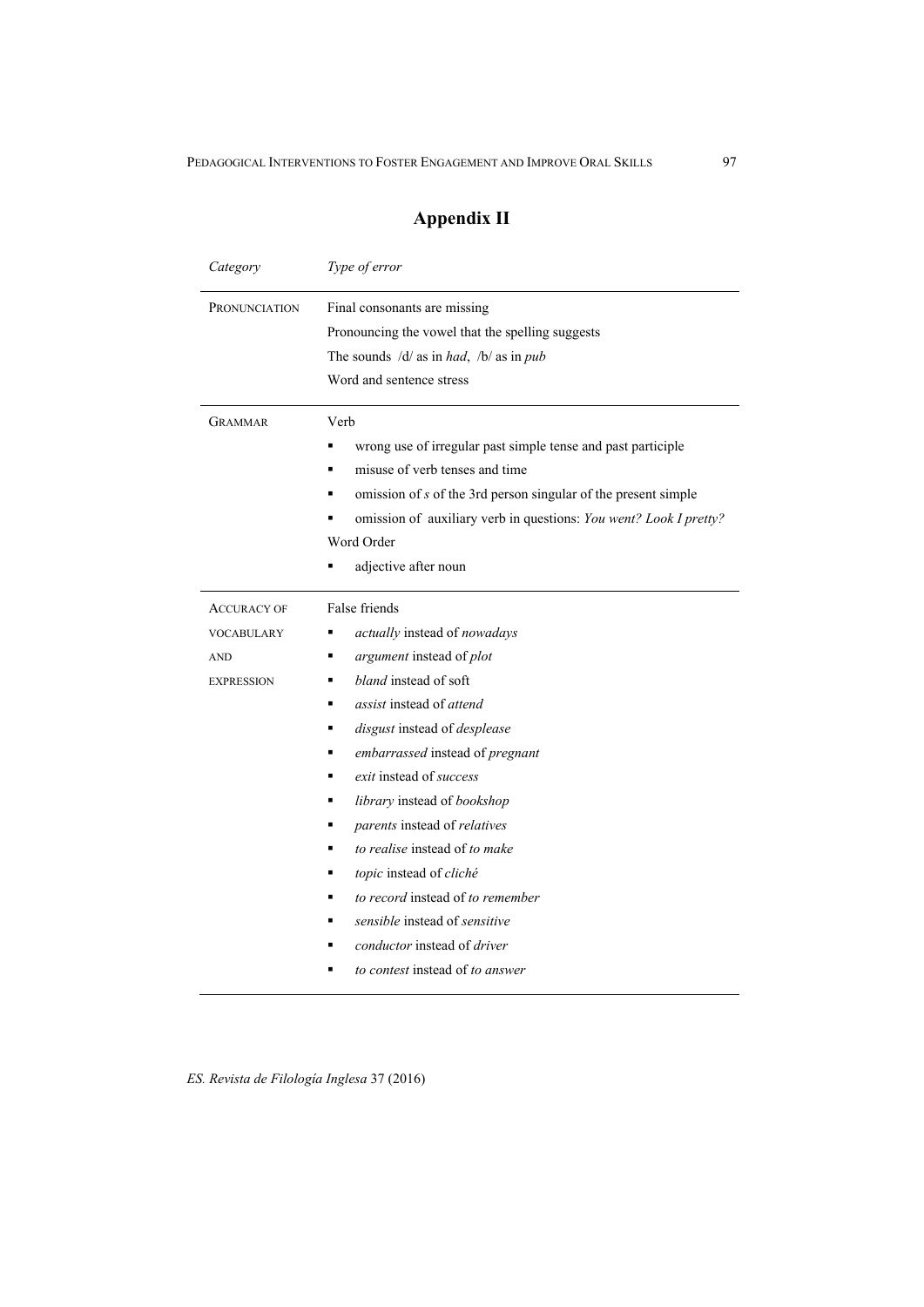### **Appendix III**

### **Final Questionnaire**

**1. Rate 1 to 5 your improvement in your oral skills (1 being none and 5 being very much)** 

| Listening |  |  |  |
|-----------|--|--|--|
| Speaking  |  |  |  |

**2. Rate 1 to 5 the suitability of the classroom to perform the appropriate activities (1 being very bad and 5 being very apt)** 

**3***.* **Rate 1 to 5 the role of the teacher in the development of the activities (1 being poor and 5 being very helpful)** 

#### **4. In your opinion, which type of activity has been more helpful to develop your oral skills?**

Individual

In pairs

In teams

The whole class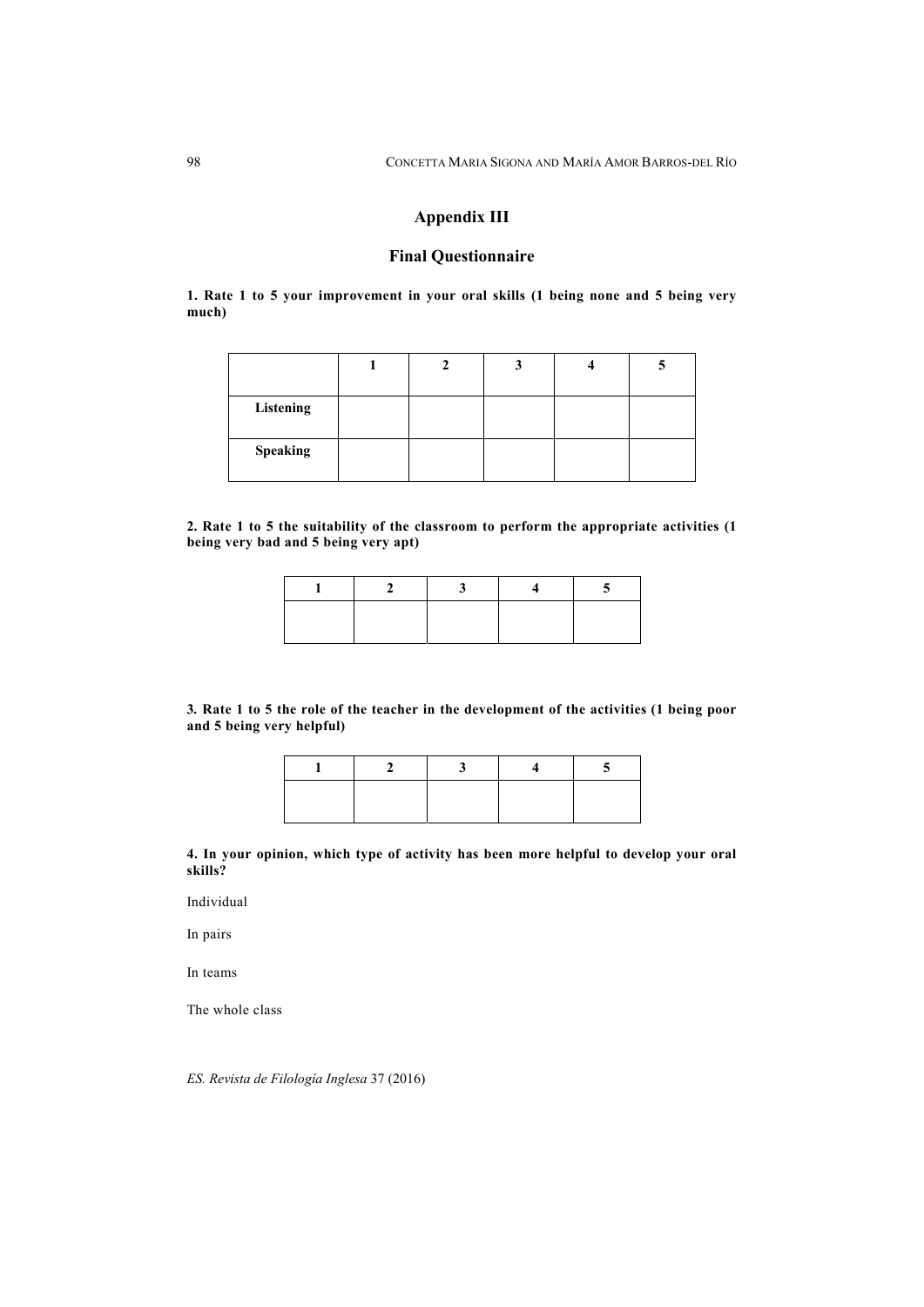**Explain why.**   $\overline{a}$ **5. Has your attitude towards speaking in English improved?** Yes No **Explain.**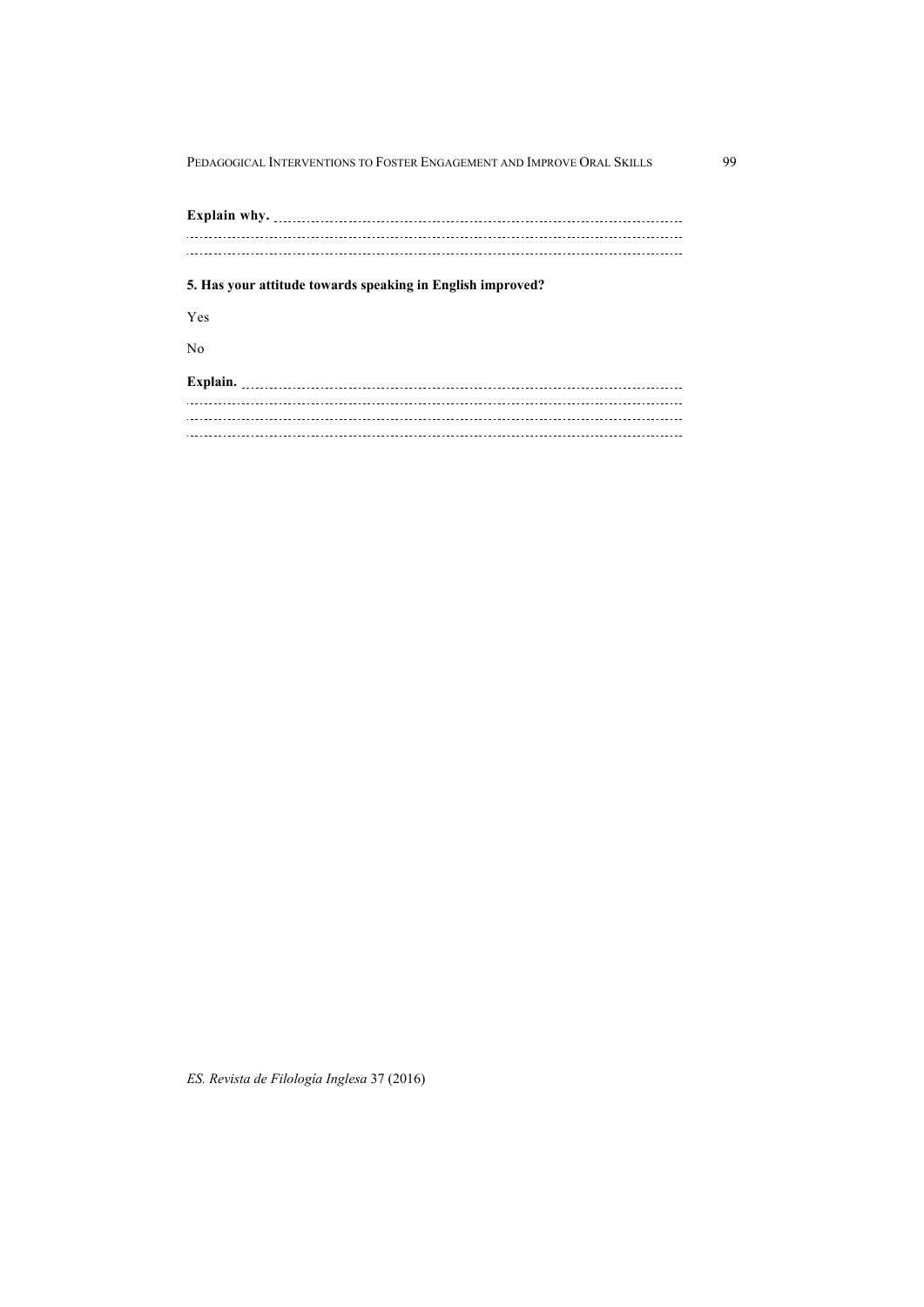#### **REFERENCES**

- Arnáiz, Patricia, and Jessica Pérez-Luzardo. "Anxiety in Spanish EFL University Lessons: Causes, Responsibility Attribution and Coping." *Studia Anglica Posnaniensia* 49.1 (2014): 57-76.
- Çagatay, Sibel. "Examining EFL Students' Foreign Language Speaking Anxiety: The Case at a Turkish State University." *Procedia. Social and Behavioral Sciences* 199 (2015): 648-656.
- Cenoz, Jasone. "Research on Multilingual Acquisition." *English in Europe. The Acquisition of a Third Language*. Eds. Jasone Cenoz and Ulrike Jessner. Clevedon: Multilingual Matters,  $2000 \cdot 39 - 53$
- Chen, Yuh-Mei. "Learning to Self-assess Oral Performance in English: A Longitudinal Case Study." *Language Teaching Research* 12.2 (2008): 235-262.
- Crystal, David. "A Global Language." Eds. Phillip Seargeant and Joan Swann. *English in the World: History, Diversity, Change.* Abingdon: Routledge, 2012: 152-157.
- De Benedetti, Andrea. "Liscio come l'aceite. Errori di interferenza (e non) nell'apprendimento dell'italiano L2 in parlanti ispanofoni." *Saperi per insegnare*. Eds. F. Bosc, C. Marello, and S. Mosca. Torino: Loescher, 2006: 205-217.
- Dörnyei, Zoltán. "Motivation and Motivating in the Foreign Language Classroom." *The Modern Language Journal* 78.3 (1994): 273-284.
- Echevarría Castillo, Roberto Eduardo. *The Role of Pragmatics in Second Language Teaching,*  2009. Web.
- Ellis, Rod. "Epilogue A Framework for Investigating Oral and Written Corrective Feedback." *Studies in Second Language Acquisition* 32 (2010): 335- 349.
- Freire, Paulo. *Pedagogy of the Oppressed*. New York: Herder and Herder, 1970.
- Gardner, Robert C. *Social Psychology and Second Language Learning: The Role of Attitudes and Motivation*. London: Edward Arnold, 1985.
- ——. "Motivation and Second Language Acquisition." *Porta Linguarum* 8 (2007): 9-20.
- Gardner, Robert C., J.J.B. Day, and Peter D. MacIntyre. "Integrative Motivation, Induced Anxiety and Language Learning in a Controlled Environment." *Studies in Second Language Acquisition* 14 (1992): 197-214.
- Graman, Tomas. "Education for Humanization: Applying Paulo Freire's Pedagogy to Learning a Second Language". *Harvard Educational Review* 58.4 (1988): 433-449.
- Horwitz, Elaine K., Michael B. Horwitz, and Joann Cope. "Foreign Language Classroom Anxiety." *The Modern* La*nguage Journal* 70 (1986): 125-132.
- Humphris, Christopher, Luigi Micarelli, and Piero Davidson Catizone. *Volare.* Merano (BZ): Edizioni Alpha Beta, 1998.
- Kim, Sung-Yeon. "Questioning the Stability of Foreign Language Classroom Anxiety and Motivation across Different Classroom Contexts." *Foreign Language Annals* 42.1 (2009): 138-157.
- Noels, Kimberly A., Richard Clément, and Luc G. Pelletier. "Perceptions of Teachers' Communicative Style and Students' Intrinsic and Extrinsic Motivation." *Modern Language Journal* (1999): 23-34.
- Park, Hyesook, and Adam R. Lee. "L2 Learners' Anxiety, Self-confidence and Oral Performance." *10th Conference of Pan-Pacific Association of Applied Linguistics, Edinburgh University, Conference Proceedings* (2005): 197-208.
- Phillipson, Robert. *Linguistic Imperialism*. Oxford: OUP, 1992.
- Qi, Donald S. and Sharon Lapkin. "Exploring the Role of Noticing in a Three-stage Second Language Writing Task". *Journal of Second Language Writing* 10 (2001): 277-303.
- Rodríguez, Máximo and Orangel Abreu. "The Stability of General Foreign Language Classroom Anxiety across English and French". *Modern Language Journal* 83 (2003): 202-218.